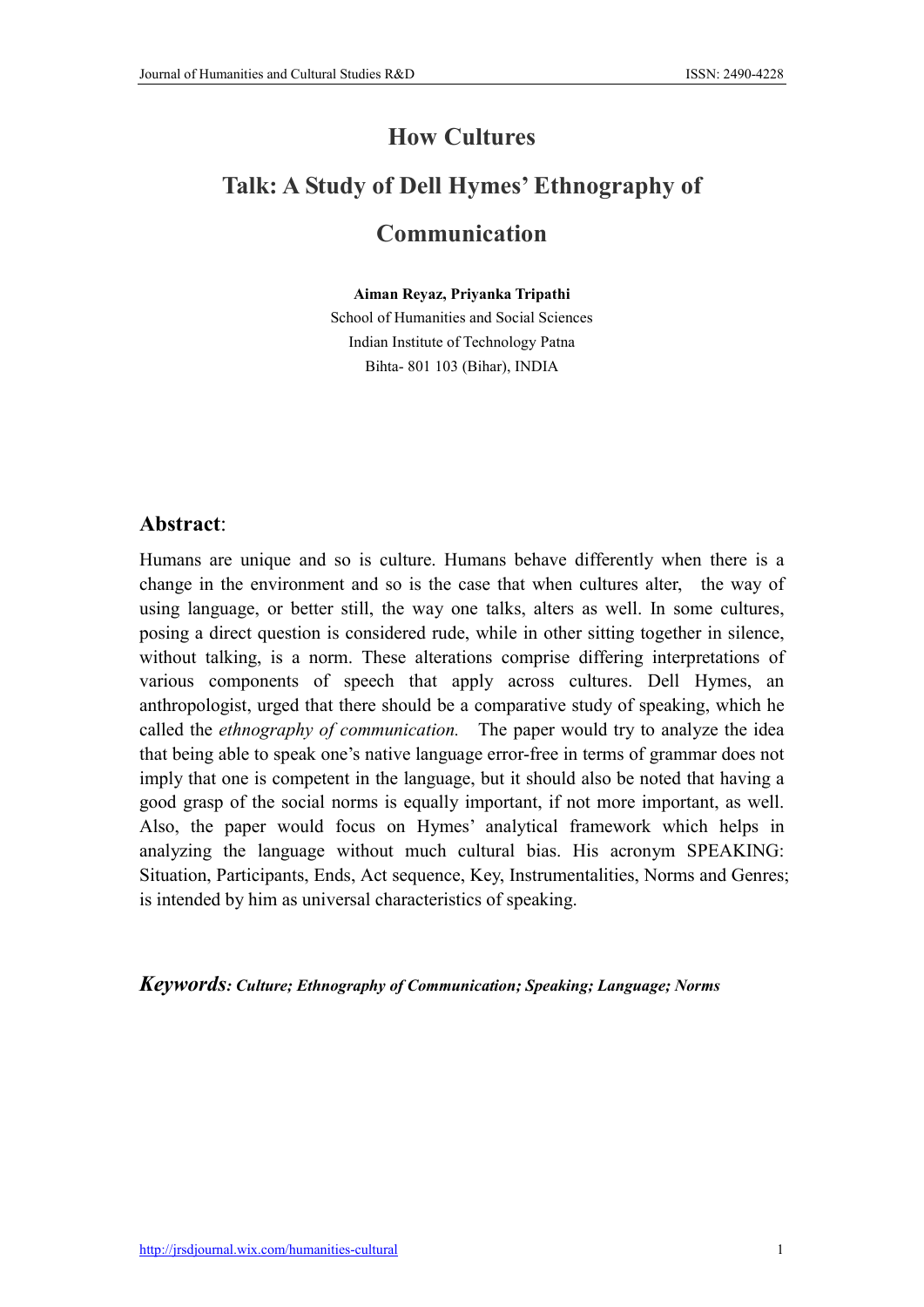It is acknowledged that having a true ability in a language is not only a matter of having a command over the grammar but also of having a spontaneous understanding of certain social norms. In this paper, the authors want to examine this particular notion in detail. The process of speaking alone does not make us comprehend the totality of meaning; rather our understanding of the meaning depends on largely on the context in which those words are spoken. Dell Hymes, a famous anthropologist propagated this idea and was instrumental in establishing the fact that Linguistics only analyzes the grammatical patterning. So, being able to analyze phonemes, morphemes etc. was interesting but incomplete because he observed that the way people use language, what people use speaking for, differs from culture to culture.

For Hymes, linguistics ought to be about language-use as much as about the grammatical essence of language. And this ended up being a formal paradigm for his introduction to the technical term i.e. *ethnography of communication* (Troike, 2003). In this particular theory, the idea is to focus as to what it is to use language in different cultures and how will it change according to the change in its geographical locations and its cultural reflections. One can easily infer that the languages used in many western countries are different from the very basic usage of language in other parts of the world. The amount of variety is much more than one might think; grammar is only a part of competence in a language.

What Hymes was pointing at was that the way people use language is vastly different from place to place. For example, the! Kung, these are the people who live in the Kalahari Desert (Southern Africa) and obviously they have a harsh lifestyle and it conditions certain traits. Their traits, for instance, have been conditioned according to their environmental surroundings. They know that the natural atmosphere for them is not friendly, as they have to struggle very hard for each and everything. That is why they do not want any man-made atmosphere (way of speaking, for instance) to be unfriendly. The kind of escalation which leads to boil-over is looked down upon. Hence, among them there is no such thing as arguments in an open way. As soon as there seems to be any kind of disagreement brewing, a very set kind of speech and a very set kind of exchange is used to resolve disputes (Lee, Hitchcock, 2001). There is not much equivalence to that in the Western culture, except actually if one has a kind of couple's therapy, then one can learn a certain way of speaking to resolve disputes. When these !Kung people are hungry and that happens a lot because these people rely on hunting to eat, and really on many occasions one is just not going to find anything to eat, there is a kind of trance-like speech that they go into to indicate that they are hungry. Majority of the people employ such trance-like speech and it is not weird, because everyone is doing the same thing. That is what one does as a member of the culture. They don't utter the words like "I am hungry". One of the reasons why they don't utter such words is because it would become repetitive and that would not only annoy others, who are hungry too, but also it would demoralize the entire community. For! Kung people, making up stories just for fun is unheard of. It does not make sense to them as to why would anyone make a story about a King and a Queen or a rabbit and a tortoise etc for no particular reason. These are the people who do not make such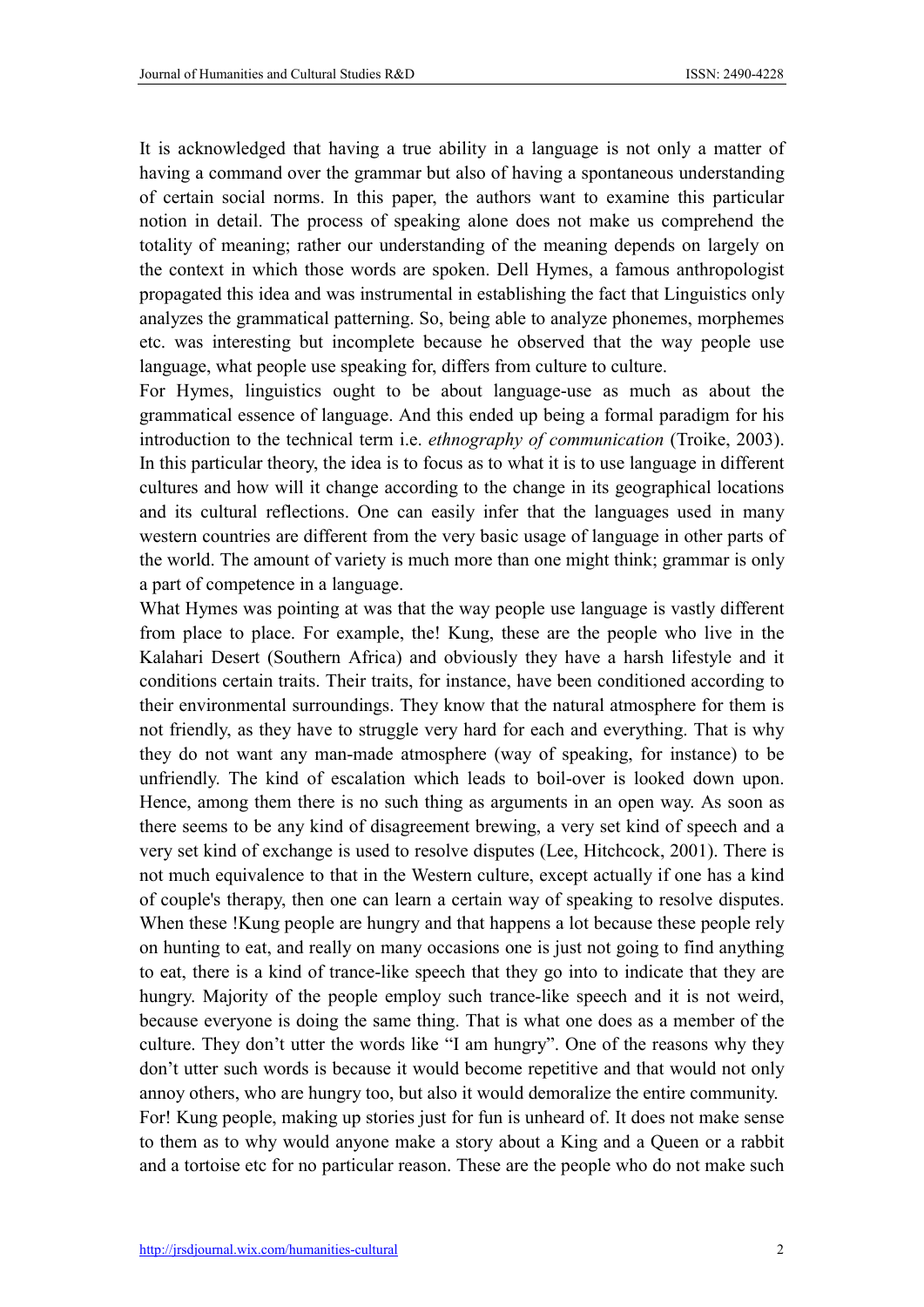kinds of stories. But among these people, the stories that are told have a certain common set of characters that reinforce various cultural rights and hopes that the people have. And so language for them is very different than it is for us. They use it in different ways (McWhorter: 2008).

In the island of Timor (Southeast Asia), which is quite small, it has many languages. Amongst many languages used in this region, there is a particular language referred as "Roti". The people speaking this language are very talkative people and for them silence is a disturbing phenomenon. Silence to them is synonymous with something wrong or unpleasant event/matter. Other examples that can be cited in this context are of the western Apache (Arizona, USA) who are basically very reserved in their interaction with strangers or the Danes (Denmark) who are extremely comfortable with silence, in the sense that they can just sit around and not speak anything for long periods of time (Wardhaugh, 2006).

It is interesting to note that among these people- the Rotis, the Western Apache, the Danes- Indians are like the Rotis. The people in India talk a great deal more to fill in spaces. If anyone is silent for a long time then the other people might think that something is troubling the person. This obviously varies massively within the multicultural India. A major reason for such diversified approach is that geography and history play a very important role in determining the use of language. For example, the Western Apaches generally do not talk when they meet new people because they have been at the receiving end of the massacres by the colonizers. It is quite possible that they have internalized such an event in their mass psyche and are hence, hesitant in meeting and interacting with new and strange people. Similarly, the Rotis, like the Indians, have a high density of population and that makes them interactive in nature. They get to see a lot of people and that is the reason they have the habit of talking a lot. Indian culture is filled with examples showing how the other cultures came to India and they were influenced by it; one reason for their influence is because Indians have a long history of dialogues and debates. Shankaracharyas in the Ancient Indian tradition used dialogue as a way of understanding other people's beliefs and ideas. Similarly, the Bhakti Movement in the Medieval Indian tradition also held dialogue as a very important tool for understanding and interacting with others.

Another very important aspect of culture that reflects variations in their treatment of language is the space in which "Questions and Requests" take place. For example, in Madagascar (Southeast Africa) the language that is spoken is Malagasy and it is interesting to note that Malagasy is an Austronesian language. The home to people speaking Austronesian language is actually the South East Asia, Philippines, Indonesia. One might ponder that some African language might be spoken here for it is in the vicinity of Africa but for some reason what they speak in Madagascar is not a language related to Swahili; instead, they speak a language which is very closely related to Indonesian languages. It is very much clear that these people were not put there and Madagascar did not drift across the Indian Ocean so quickly that it was a matter of continental drift. So, the reason could be that these people sailed there for years and they may have done it in their boats and they got to Madagascar, healthy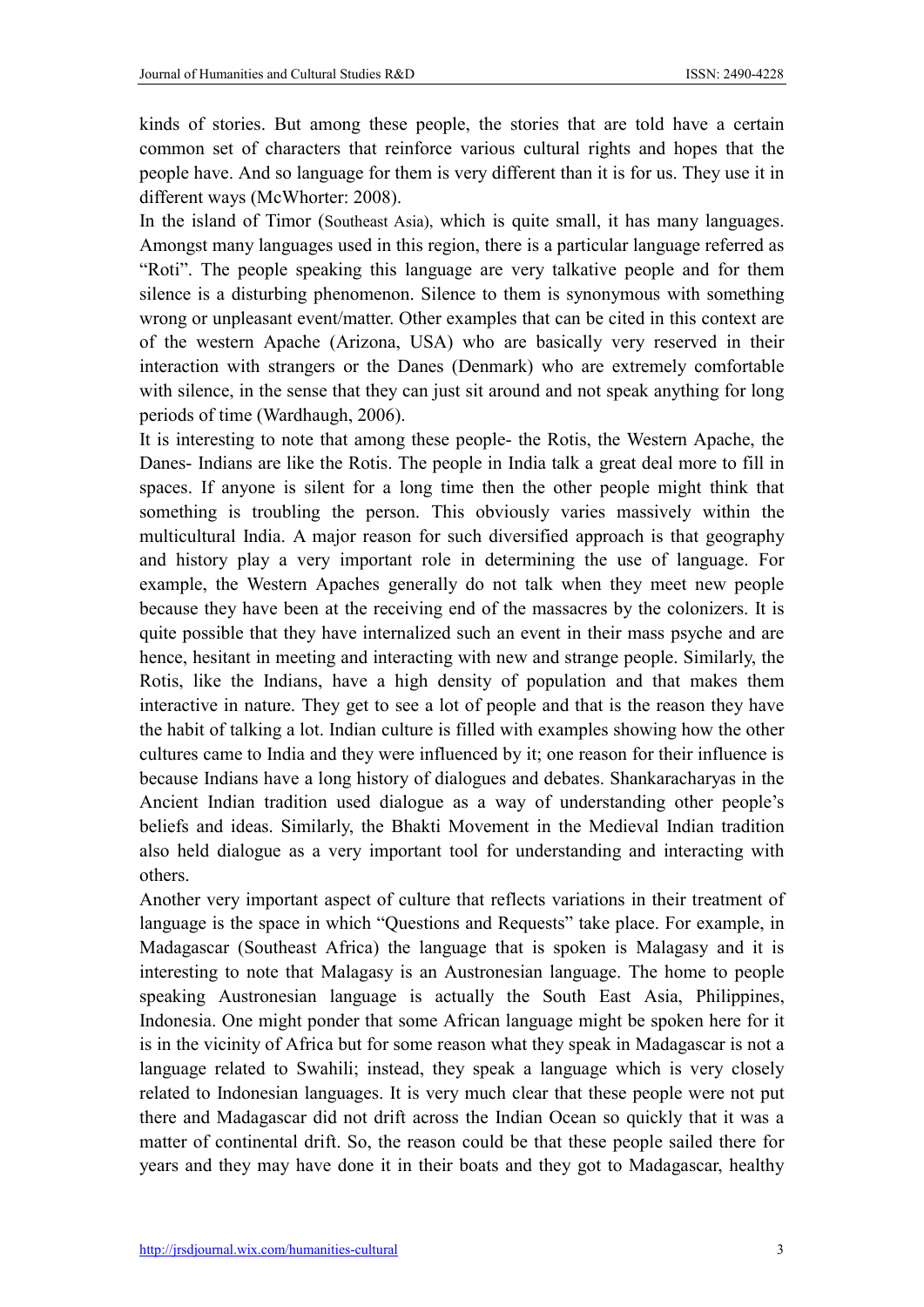enough to procreate and now they are there. Apart from others who are inquisitive to know about this adoption of an altogether different language by Madagascar, it is all time puzzle for a linguist. They wonder as to how these Austronesian speakers went to that island and inhabited it, speaking a strange language to that region and referring it as Malagasy.

In this particular language one does not make a direct request, but if one does it then it symbolizes a kind of invitation to fight/ challenge/ threat to the other person. Making a direct request embodies as an act of rudeness in this culture. For example, if one were to make a statement like "Open the door", it is grammatically correct, but culturally it is not acceptable in that social context, for one is making a *direct* request. People somehow of that culture think that they are being commanded to do so. What can be done in this context is probably to use a passive construction of the language. Instead of saying "Go and open the door" one can say "Let the door be opened". The mentioning of the person is too direct for them. For some other cultures it may appear abnormal, but for them, it is very natural, that is how things happen in Malagasy.

These sorts of things made Hymes come up with an idea that one can take speaking as an occasion where speaking happens in any culture and one can apply a certain basic schema to it. His idea was that the first thing one might look at, if one comes up with a culture-neutral analysis of what speaking is and how it varies from culture to culture, is a *situation*. There are various kinds of situations, there are situations which are marked by speech and there are situations which are marked by the absence of speech. For instance, refer to the kind of conversation that happens during a ceremony or a party or may be a reunion. The conversations in these situations are marked with extreme informal content and that is well accepted rather appreciated in the some context whereas, for the western apache, there are no such talks or jokes. So, there is a situation and within that situation there are events within and they may be called as the communicative part of a situation. For some people overlapping conversations is not normal, but for some it is absolutely normal. In fact, for the latter, not having an overlapping conversation is an act of abnormality. All these differences in the language pattern and its discourse make sense only because of their different socio-cultural and geographical background.

Beyond this, Hymes came up with an analysis of what he refers to as *components of speech*. The idea was to look into meaning and language without any cultural bias, at the way people converse and inferring that it is not based on sound rather its foundation lies in the speech used. Hymes came up with the acronym, SPEAKING- S for Situation; P for Participation; E for Ends; A for Act sequence; K for Key; I for Instrumentalities; N for Norms and G for Genres.

The *Situation* involves the setting. It involves the physical place or the time. There is a scene which involves the specific activity; be it a card game or a poetry recital or something else. So, when one is analyzing an episode of talking and non-talking in a culture, the first thing to notice is the situation in which that particular conversation took place.

The second point of focus is that of *Participants*, who are not always as simple as someone is talking and someone being addressed. In fact, it is not like that at all,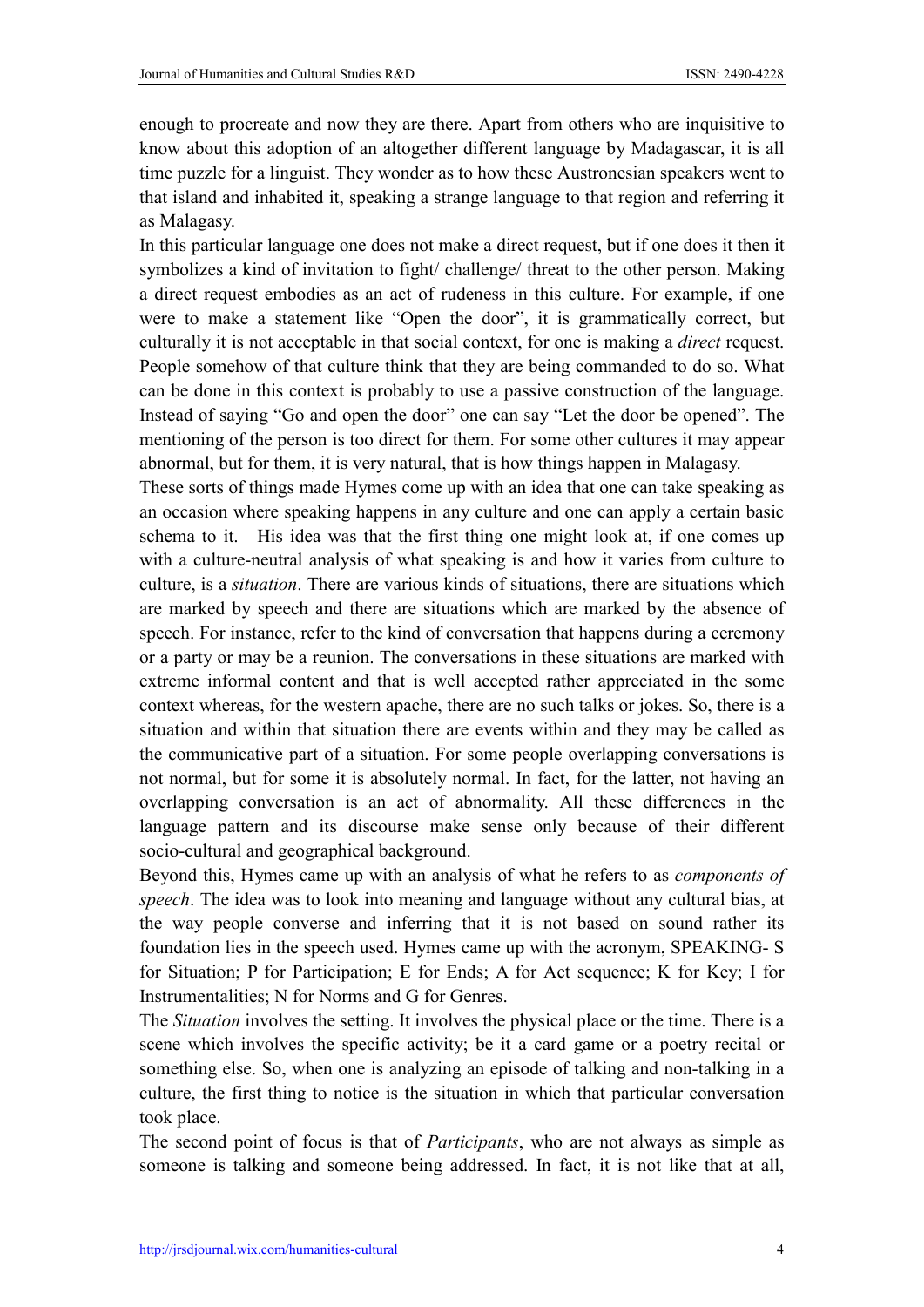because there are intermediaries in a conversation. A Chief in many cultures will only speak to his or her subordinates through some kind of address or, who speaks through. And as formulaic that can seem to us, notice that for example, if the Head of the State is found to have committed some heinous kind of act then he might speak to the public only through a lawyer. Suddenly, the Head of the State becomes silent. Another example can be a film star who will talk only through their press agent, if some untoward incident has happened. So, *Participants* can be more layered than just *I am talking to you*.

Then *Ends* is the goals and the outcomes that are desired out of a particular conversation. For example, in a marketplace, bargaining is what the shopkeepers try to do. Sentences are constructed like "You are trying to rob me in broad daylight", "Oh my God, so costly!"- These are the commonly used sentences for bargaining. Or in a break-up dinner, there are certain specific patterns which reflect the "ends" or the goal i.e., of ending the relationship when the dinner ends. Sentences like "Look honey, I have something important to tell you", or "I have to focus on my job/study" are used. Not just these sentences on their superficial level but also the tone of the speech matters a great deal.

Then the *Act Sequence* is what forms of speech act are couched in terms of whether they are set phrases that are used within this act. For example, when there is a break-up dinner, how is the grammar going to be? Will it be a direct quotation or indirect quotation? Let us say, one is doing a sermon, the priest might say, Jesus said "He that is without sin among you, let him first cast a stone." (Bible- John 8:7). That is how one is going to say it, in the sermon. It is not said like "Jesus said that you should not cast the first stone if you are without sin". In other words, one quotes him directly. We say, "Jesus said" and then the preacher imitates him.

The *Key* is the manner. Is it jovial, as in a comedy routine in a clown or is it solemn such as at in a funeral, where one does not laugh? These are things that are important in describing things. The surroundings have so much influence and power, and even without it directly doing anything to you, it does many things: like the way one dresses, thinks, or even speaks. That is the reason, in a circus, say for example, people have a mental make-up that they are going there to enjoy and have a good time and they will laugh out loud; their dress also reflects happiness. On the other hand, in a funeral, people are sad-faced; they do not speak loudly, unless they are crying. There is silence all around. The dress, too, is mostly dim and dark.

*Instrumentalities* refer to the channel of communication; it could be just talking face to face, or it could be talking on the phone or banging the drums or it could simply be writing, if one is using the standard dialect or if one is using the non-standard one etc. These things change. In Pop Songs, it is assumed that one will use informal, colloquial, non-standard dialect. The singers would suddenly be "tellin" instead of "telling", saying "em" instead of "them". These jargons are not overplayed by the target audience for they expect such deviations in tune with the creative liberties that music, poetry and other forms of creative expression may adopt. It was, however not true, maybe a hundred years ago. There was a time when in the early history of pop songs, it was considered a big deal to use "ain't" in it; it also had the power of selling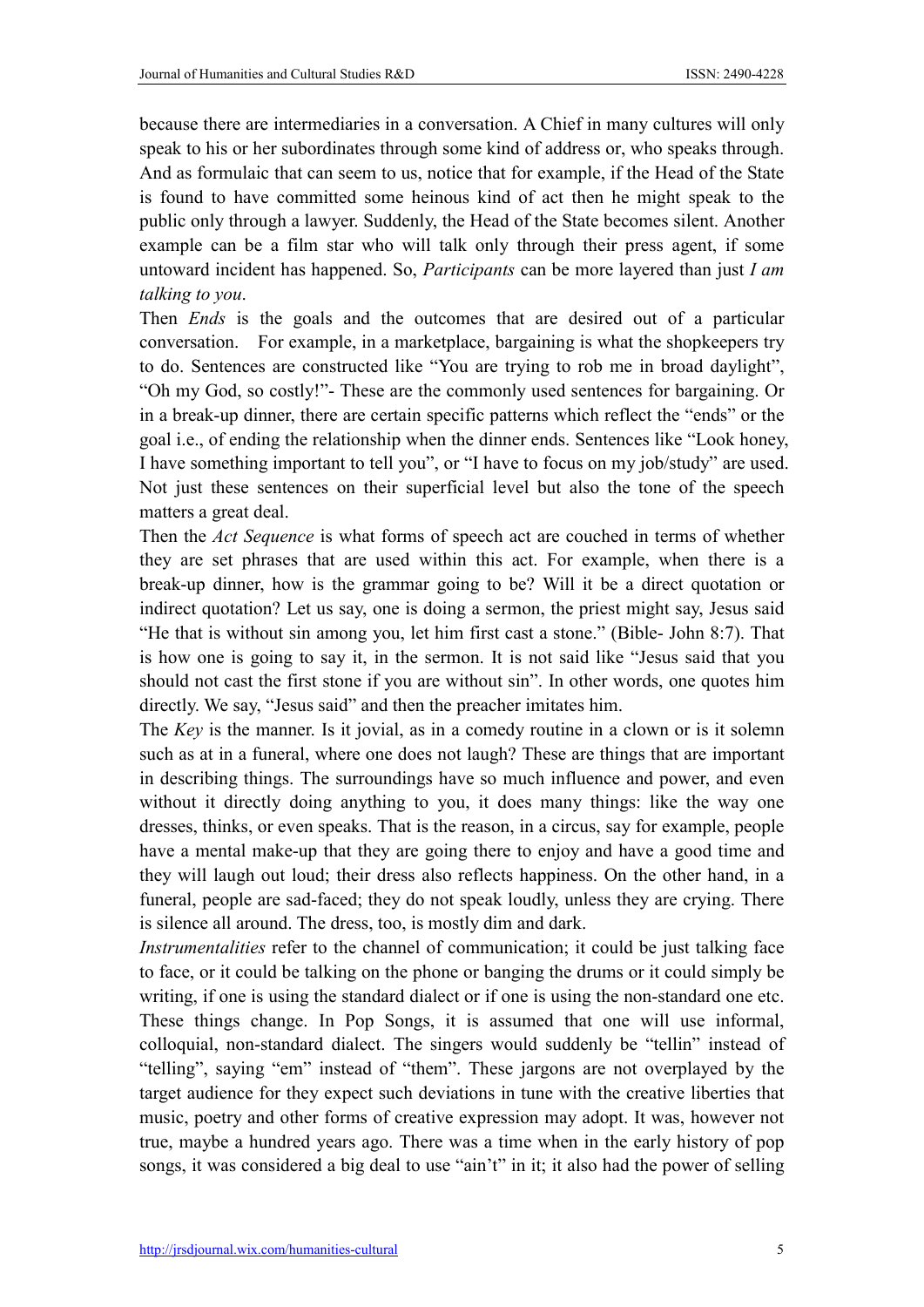the song. So, we must keep in mind that these things change depending on the acceptability of the society.

Then, there is *Norms* so that gets into the conversational styles; if you have gaps or you avoid them. It even includes the intonation patterns.

Finally, there are the *Genres* to which a conversation belongs to- if we are talking about proverbs or if we are dealing with myths; is it a commercial message or is it just casual?

With the detailed description of the acronyms of SPEAKING, it is now relevant to further elaborate on Hymes' idea of *ethnography of communication*. His idea is that each one of this component is something that one can consider equivalent to the *phoneme*. All cultures are dealing with these components in one way or another. The issue is that variations are between them. Hymes' idea was that there are *emic* distinctions i.e., the situation as differentiated from the participants as differentiated from the instrumentalities. And there are *etic* distinctions i.e., the basic stereotypical generalizations about human behavior; like the Danes don't talk and the Rotis talk too much, that sort of thing (Floyd, Jeanni- Youtube, Internet). So, his idea would be in Malagasy, the way the requests are couched differ in Act Sequence from the ones in English. So to say, "Let the door be opened" is different in terms of grammatically how one conveys requests, just as cultures will differ within a sermon using a direct quote or indirect quote.

In Antigua, the Caribbean island, when people do informal debating, they overlap over one another and are repetitive. This is considered normal and it is not chaotic for them. Not doing such a thing might look strange to them. But our notion of what an interruption is in that kind of setting is different. Their norms are different, it does not mean that they are not "normal", it just means that their norms are different and how they are using the language in that particular *emic* department, differs in an *etic* way. We need to understand concepts like *normal* or *abnormal*. Generally, it is stated that abnormal is anything which deviates from the norm. But the real question is- what *is* the norm and who decides it. Poststructuralist thinkers would not go by that definition because all these definitions are socially constructed and any construction is built on top of something. That something on which it is built upon is the margin. Those who hold power and authority, they construct and spread a definition and soon it becomes *meaning* at the cost of killing other definitions. So, in the case of norms, as to what is normal or what is abnormal, those who have the power, they have defined and spread the norms according to their own vantage point of view. Anything or anyone that goes against such definition is considered *abnormal*. So we have to keep in mind such terms and concepts before understanding the cultural issues.

In the case of Panama (Central America), there is a Native American culture called the Cuna and every few days the people there listen to a speech by their chief who discusses politics, history or religion. During the course of his speaking, there has to be a responder (*apinsuet*) and the responder keeps saying "so it is", *teki*. That has to be there, the chief can't give much if there is no one to respond in that particular way. One reason for such a kind of behavior is that the chief somehow wants an appreciation of the people and since if all the people respond while the chief is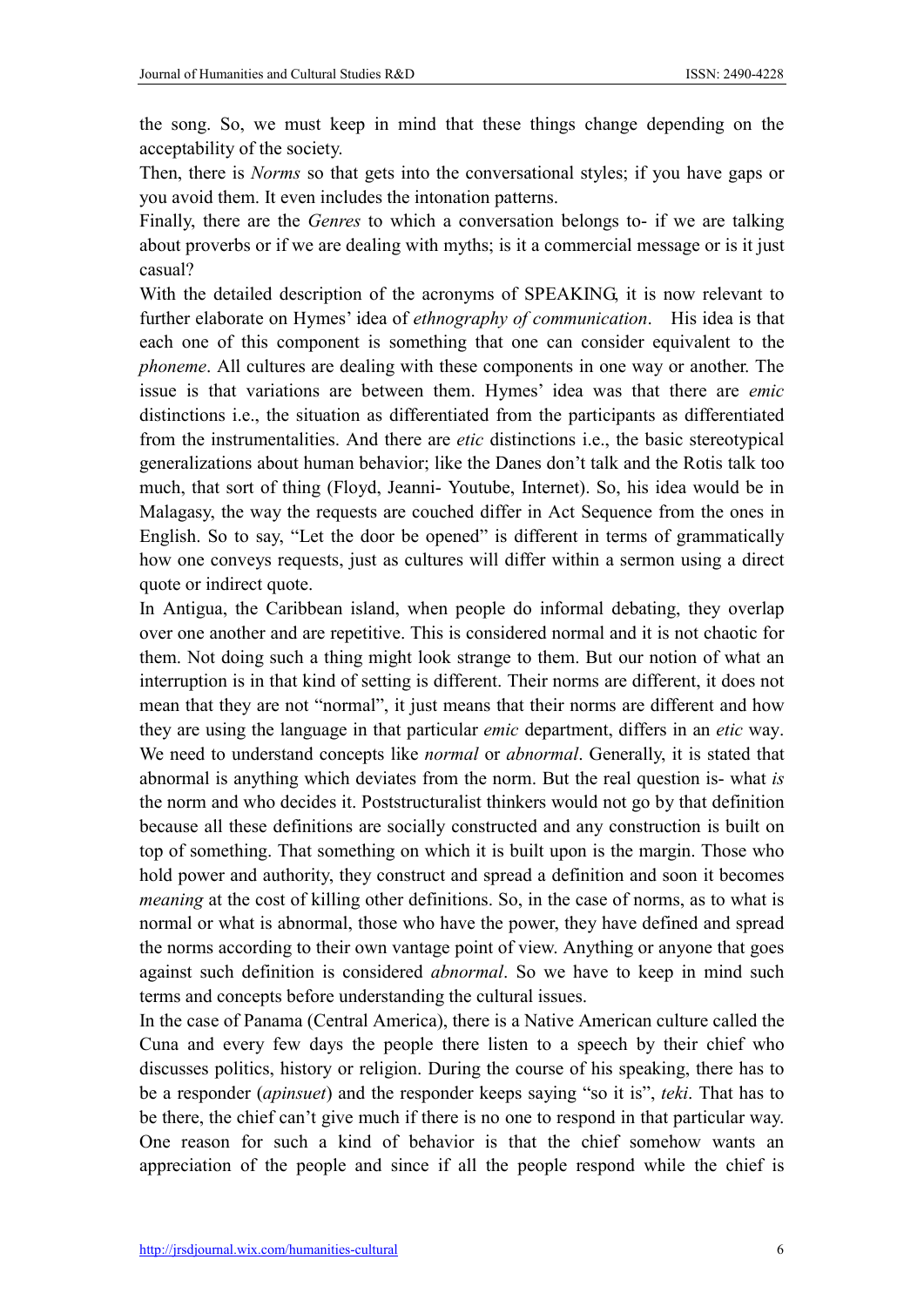speaking then it would amount to the disturbance in his speech; hence, we have one responder who acts like the mouth-piece of the people. The language style that the chief uses are a special kind of style- highly elaborative. And then the chief signals that the speech is over by lowering his voice, not raising it (Sherzer, 1991). We are used to hearing things like "Bharat Mata ki… JAY", instead they have "BHARAT Mata ki jay".

That is the way it happens with Cuna people too. If we are looking at them, the idea would be to do an *Ethnography of Communication* analysis and look at how language is used in various situations and it can make things look exotic but it is interesting to note how exotic we are in some ways. Imagine how odd it is that we have a tradition of stand-up comedy where someone stands in front of an audience and entertains for 10-20 minutes. This seems peculiar to some. Another case would be when we see a political debate. When we listen to the speakers, we understand what the politicians are saying and it makes sense to us, as far are the language structure and grammar is concerned, but we still have hours and hours of T.V. news shows repeating the whole thing and rephrasing it again and again and the news anchors tell us what we have already heard and understood.

Harold Garfinkel, a sociologist, on a similar line of Hymes focus, founded the field of ethnomethodology which focuses on how people interpret events and conversations through their experiences and expectations. A fundamental aspect of this interpretive ability is that it is developed by participation in a particular society, within particular contexts and certain events. Language is recognized as a key medium through which such interpretation is actually achieved (Garfinkel, 1964). In a series of experiments, Garfinkel had his students do some really interesting research to show how much we rely on social consensus to make meaning of our conversation. What he wanted to do was to examine what happens when we don't adhere to expectations that we bring to conversations. Essentially what he suggested was that his students become linguistic troublemakers. So, he had his students purposefully violate some of our conventional rules that we bring to a conversational event. In one such experiment, for example, he had his students talk to their friends in a normal conversation; something that they normally do. Then, while acting like it was entirely natural he had them insist that their conversational partner clarify the meaning of every day common remarks. Here is an example of one of the experiments:

- (S) Hi, Ray. How is your girlfriend feeling?
- (E) What do you mean, "How is your girlfriend feeling?" Do you mean physical or mental?
- (S) I mean how is she feeling? What's the matter with you?
- (E) Nothing. Just explain a little clearer, what do you mean?
- (S) Skip it. How are your Med School applications coming?
- (E) What do you mean, "How are they?"
- (S) You know what I mean.
- (E) I really don't
- (S) What's the matter with you? Are you sick?" (Allan, 2013)

It turned out that the students were really able to frustrate their conversational partners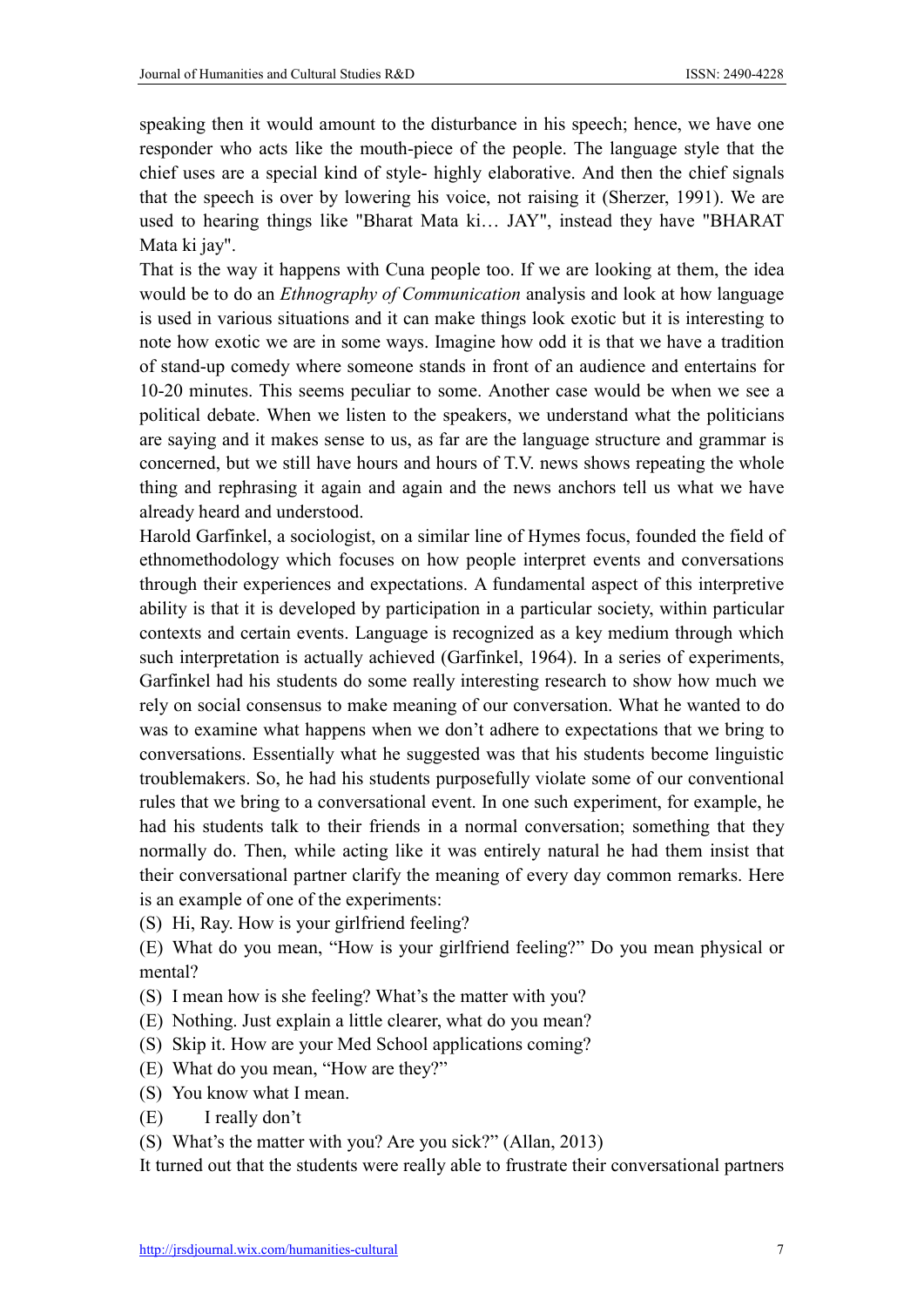quickly, but not surprisingly. So it can be inferred that sometime we take a conversation for granted that requires us to do a lot of processing to be actually successful.

As an anthropologist, Hymes was extremely interested in the connection between language and society. He wanted to look not just the grammatical system itself but at a whole range of other types of competencies about how, when and where we use language. The ethnographic approach that was pioneered by Hymes sought to understand the social and cultural knowledge and the values that underlie how we use language in social situation of a variety of types. And by drawing on the insights of this approach, we can now better understand how members of a speech community learn to communicate and how situational factors are constitutive of speech event itself. Likewise the work of Hymes and others gave us a very useful tool for exploring cross-cultural communication, because it is keenly sensitive to the fact that cultures will vary on how they value and perform on different aspects of talk. Who we are certainly impacts on what we say. Connecting to other people after all, is the ultimate goal of human communication. Conversation, or in other words, connected, co-constructed speech, is always tied to particular people and particular activities and particular places. And these people we converse with come with their own linguistic baggage and their expectations about what is going to be said and what is going to be done. So, who we talk to and where and why we talk is really important in shaping our linguistic contributions. Different speaking events have very different linguistic behaviors that are technically associated with them. We learn to tailor our speech approximately as part of our general cultural socialization. Now, this in turn creates and sustains linguistic organizations of specific speech events as being recognizable and "normal" by other members of that society. For example, these three statements conjure up a mental image (Fridland, 2015):

- 1. You will not go there, Counselor, or you will be charged with contempt.
- 2. Please eat your veggies if you want dessert
- 3. I now pronounce you man and wife.

It is quite easy to construct the mental images after reading these statements. Even out of context one gets a clear sense of the event, the setting and their participants that would be appropriate for each of these. The first sentence is in the court; second in a family setting, may be by a mother and third by a priest. All of these are part of our learned language routines. We don't just know how to construct such sentences; we also know what context and events they typically describe. We use this information to interact and engage as members of a society.

This knowledge refers to what is appropriate and is known as Communicative competence. It is essentially using language in a socially informed way to achieve our communication goals. To do this, we must have more knowledge about grammatical system. We must understand where and how to use language in a particular context. It includes the knowledge of linguistic and social conventions. Think about how participants in a particular culture cooperatively create norms for various speech events. Daily activities like going to a doctor, dealing with the children, dating, or attending a business meeting; one can see how these shared acts of communication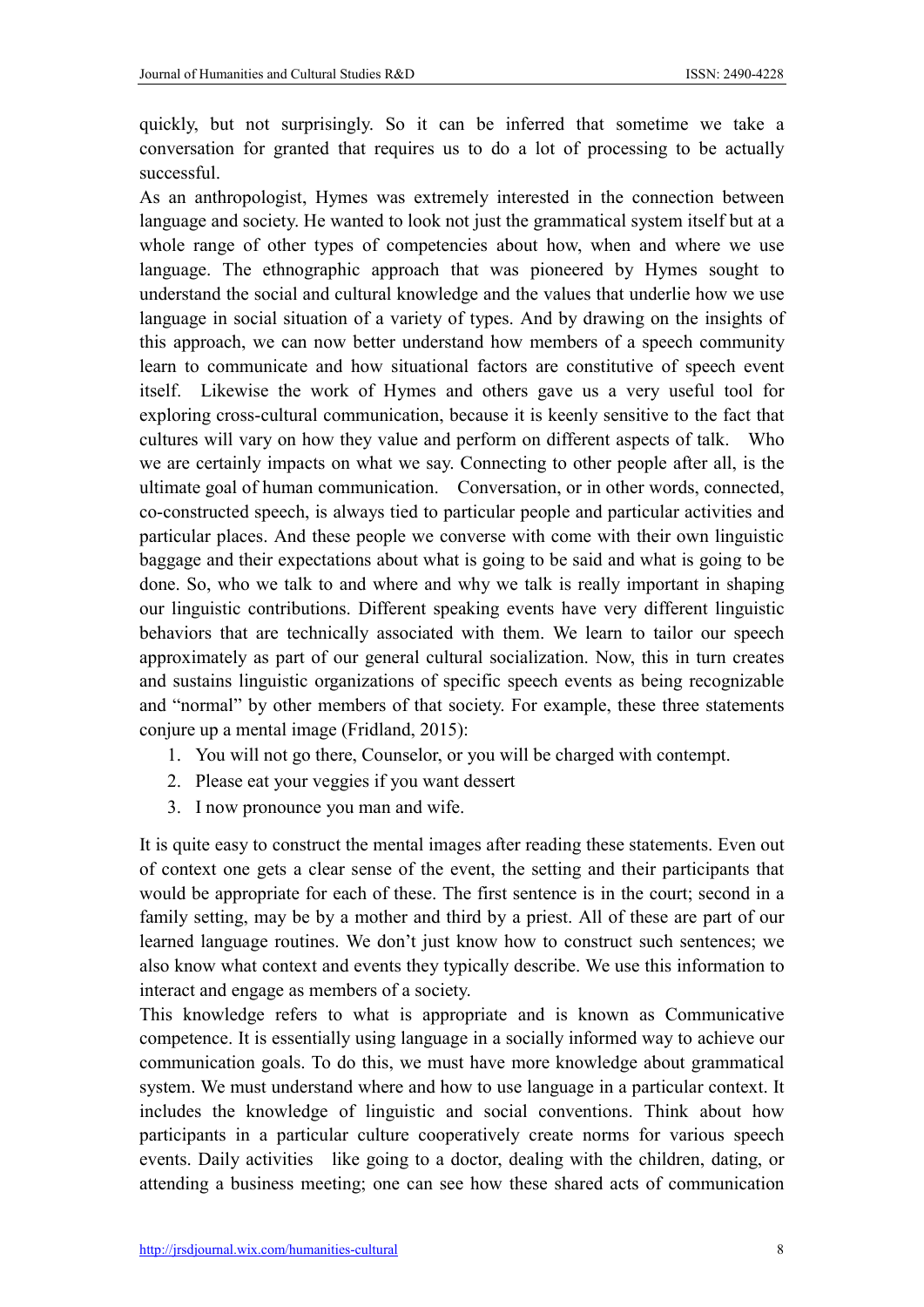actually help construct our social reality for a particular group or society. It lets us know our own and particularly others' actions.

To interact successfully requires a social consensus; a social consensus, that we are going to act in particular way and be properly understood because we are acting within those confines. Now this consensus allows us to infer much more than we actually explicitly say when we have a conversation. So, for example, when I say to a colleague who is chatting at my office door, "Hey, you need something?" what I actually mean "Hey mister get moving, I have to work". Hopefully we both understand the meaning of the sentence. That is why we use contextual norms, the setting and the knowledge of participants to actually understand the intent of the conversation.

How one says something has important implications for what others think they hear or what they perceive. How we use language changes greatly depending on when, where, why and to whom we are speaking. One needs to understand that language use involves a whole lot of communicative process, not just on its own single individual system. That is why we need to look at language more holistically. It is essential to understand how bigger units of talks, built up and structured in a conversation, are used as a form of social organization. After all humans are social creatures and our picture of language in society would be dolefully incomplete if we did not explore what is involved linguistically when we actually converse with one another, because sometimes we do that. It is important to note that when one speaks in a social setting, one's speech is not just an individual act, but also how one's speech is shaped in response to the other person's. So, it is necessary to take a neutral or rather inclusive stand/stance before being judgmental on any cultural practice. It is possible/ probable that the geographical/social/cultural background is the cause of their behavior in a particular fashion. Instead of judging things with just one universal lens, it is better to see the subjective differences; and instead of binding them into the canons of what is *normal* or what is *abnormal* it is imperative to notice and accept the fact that our world is made up of various social and cultural constructs which need to be respected and responded accordingly.